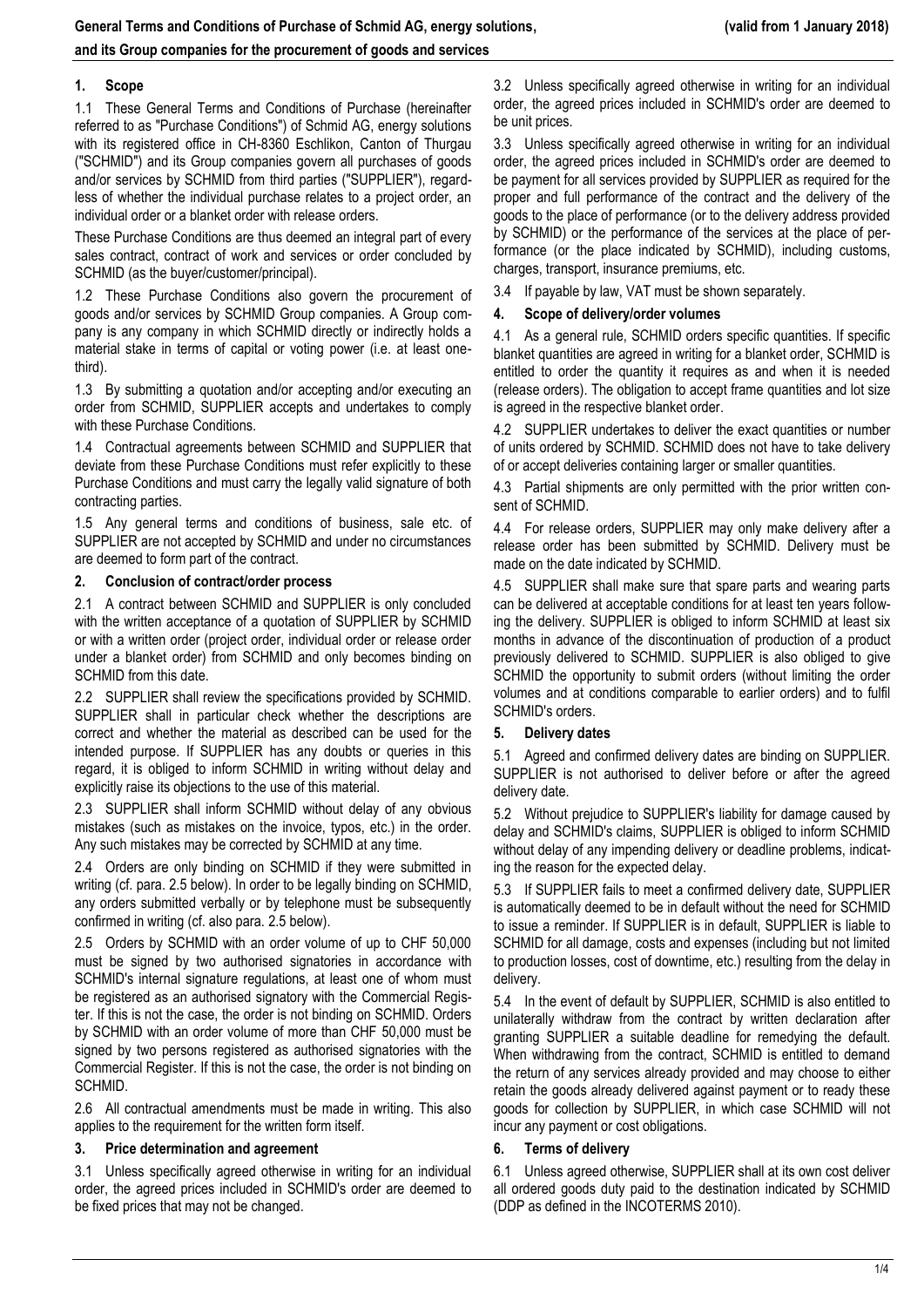# **and its Group companies for the procurement of goods and services**

6.2 SUPPLIER shall include a delivery note referring to the commission as well as SCHMID's order number with each delivery. The delivery note must also contain the article number, description and declaration of origin of the delivered goods as well as the delivered quantity. If delivery is made by a third party (e.g. a transport company), the above information must also appear on all consignment notes, shipping documents and customs documents.

6.3 The delivered goods must be marked with a description and article number in a clearly visible position.

6.4 When delivering hazardous goods, SUPPLIER shall ensure that all relevant regulations are adhered to.

6.5 If, on the basis of the function and/or property of a delivered item, certificates and/or instruction manuals and/or spare part lists and/or manufacturer declarations and/or CE declarations of conformity or certificates and/or instruction manuals and/or inspection certificates for individual items or goods are required before the final product can be checked and/or used, all required documents must be provided by SUPPLIER and included with the delivery, with copies sent to SCHMID in electronic and paper format. If and to the extent that Directive 2006/42/EC on machinery applies, all documents and CE declarations required by the Directive must be supplied. All the documents mentioned in this clause must always be delivered in German, English, French and Italian.

6.6 SUPPLIER may only use sub-suppliers and/or sub-contractors with the prior written consent of SCHMID. SCHMID's consent does not release SUPPLIER from its liability for sub-suppliers and subcontractors. If SUPPLIER breaches this provision, SUPPLIER shall pay a contractual penalty of CHF 100,000 to SCHMID. Payment of this contractual penalty does not release SUPPLIER from compliance with this obligation. SCHMID reserves the right to enforce claims for additional losses.

# **7. Transport, insurance and packaging**

7.1 Orders are transported to the destination indicated by SCHMID at the risk of SUPPLIER. SUPPLIER bears the risk of any deterioration of the goods (including coincidental loss) until the delivery is received by SCHMID. SUPPLIER is obliged to take out adequate transport insurance at its own cost.

7.2 In general terms, if no explicit instructions were received from SCHMID, SUPPLIER shall pack goods in such a way as to avoid any transport damage. The goods must in particular be protected against any and all external impacts (including but not limited to mechanical damage, corrosion, damage caused by moisture, electromechanical damage, etc.).

7.3 SCHMID is entitled to keep any invoiced packaging material for itself or to ready it for collection against credit. If SUPPLIER does not collect packaging material ready for collection within a maximum of 14 days, SCHMID may either keep the packaging material or dispose of it at the cost of SUPPLIER.

7.4 SCHMID and SUPPLIER may come to agreements which differ from the present terms and conditions regarding their responsibilities and the assumption of the costs of transport, insurance, customs and packaging. In order to be legally binding, however, any such agreement must be made in advance and in writing. If the parties agree in an individual case that SCHMID will organise the transport, SUPPLIER shall pack the goods properly and ready them for collection at the agreed place by the transport company mandated by SCHMID.

### **8. Transfer of benefits and risks**

The benefits and risks pass from SUPPLIER to SCHMID when the delivered goods are physically and effectively accepted by SCHMID at the destination address.

# **9. Acceptance**

9.1 The goods are deemed to have been delivered and accepted when they are physically and effectively accepted by SCHMID. Acceptance of the goods by SCHMID does not, however, equate approval of the goods. SCHMID reserves and applies all its defect rights, even in the case of unconditional acceptance.

9.2 SCHMID checks the delivery quantities and quality as soon as possible in view of its type of business operation and the properties of the delivered goods. SCHMID notifies any defects and transport damage as quickly as possible. Please refer to para. 11 below in all other respects.

# **10. SUPPLIER's warranties**

10.1 SUPPLIER explicitly warrants to SCHMID that its goods and/or services comply with all applicable laws and standards and the current state of the technology, meets all requirements as stated and is suitable for the purposes of SCHMID (and its customers). This warranty includes the technical composition of the delivered item, the selection of materials, the reliability of the production and manufacturing processes and the durability of the delivered goods.

10.2 The provisions of the law, generally accepted standards (whether issued by supranational or state organisations or by sector or professional associations), all applicable commercial customs and practices, the current state of the technology and the specifications submitted to SUPPLIER apply in the assessment of the warranted qualities. All goods and articles delivered by SUPPLIER must comply with all relevant and current standards (including the applicable EU standards). SUPPLIER explicitly warrants compliance with all relevant standards.

10.3 SUPPLIER warrants that the goods delivered by it fully comply with all requirements and instructions in the drawings, specifications, samples and other product descriptions as well as all other instructions issued by SCHMID.

10.4 SUPPLIER shall inspect the goods to ensure that only goods that fully meet all requirements, agreements and instructions are sent to SCHMID. SUPPLIER shall submit all confirmations and documentation relating to the required or useful tests to SCHMID (including but not limited to those listed in the Pressure Equipment Directive).

10.5 If delivered goods were designed or manufactured by SUPPLIER itself or by a third party on behalf of SUPPLIER or in accordance with SUPPLIER's specifications, SUPPLIER explicitly warrants that the design and construction of the items delivered by SUPPLIER are free of defects and that the items based on this design are fully suited to and may be used for the purpose indicated in the specifications or notified to SUPPLIER in another manner and do not breach the intellectual property rights of any third party.

10.6 SUPPLIER shall provide SCHMID with written proposals and information regarding wearing parts and spare parts that may be necessary or useful. Upon conclusion of the contract, SUPPLIER shall provide SCHMID with an appropriate list of all recommended wearing parts and spare parts as well as any operating consumables.

# **11. Warranty of title and quality and liability for breach of contract**

11.1 SUPPLIER is liable for all damage suffered by SCHMID or a third party caused by products under warranty of title or quality and/or products that are otherwise defective or do not meet the warranties as well as for any and all breaches of contract. SUPPLIER's liability also includes consequential damage (such as damage arising from production outages, idleness, lost profit, etc.).

11.2 SUPPLIER is liable for all damage caused by sub-suppliers and/or sub-contractors and/or other auxiliaries in the same way as for damage caused by itself. This liability also applies to compliance with and the implementation of all provisions of the law of Switzerland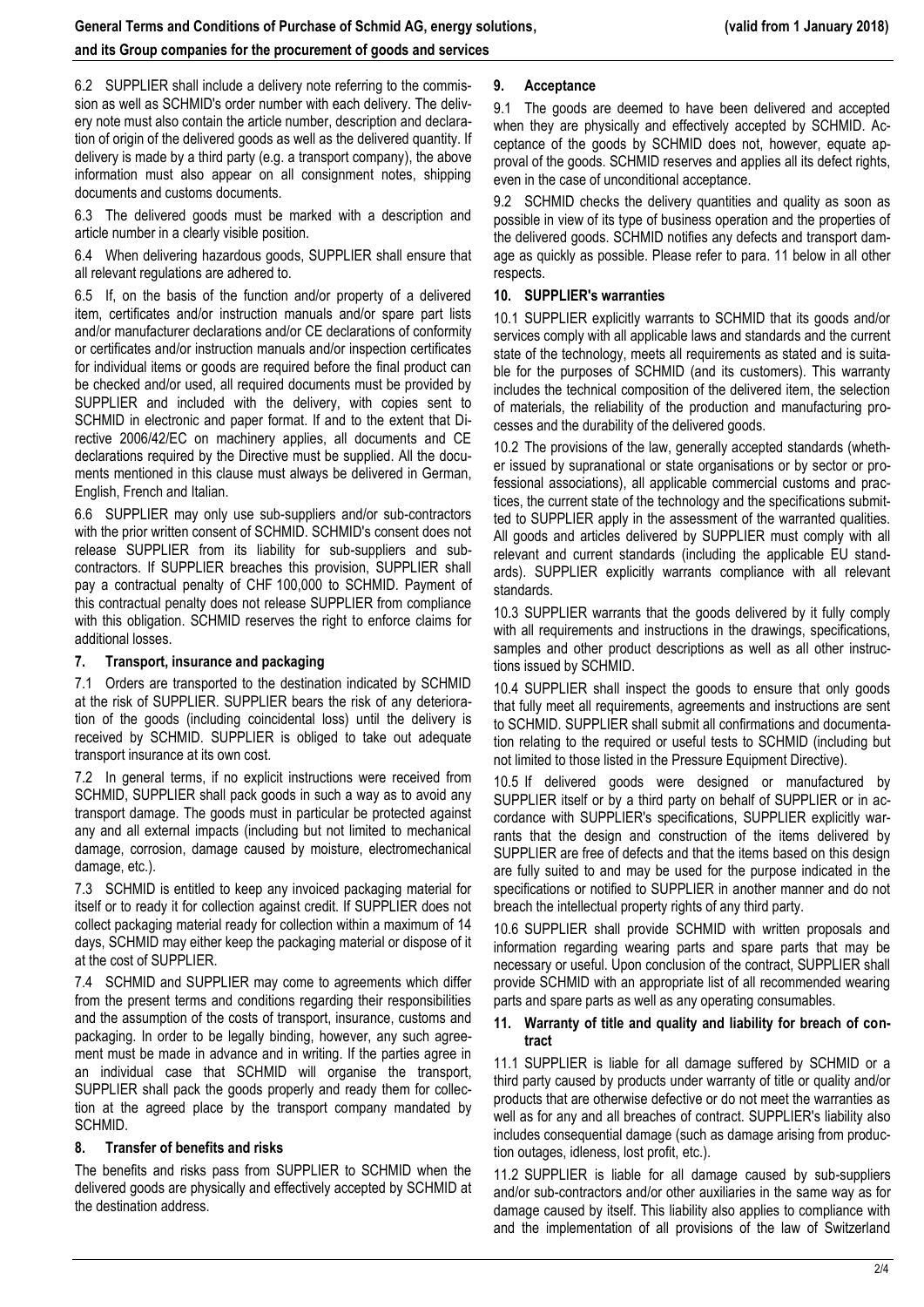### **and its Group companies for the procurement of goods and services**

and/or the relevant country regarding the protection and rights of employees, and in particular compliance with all salary and employment conditions. SUPPLIER remains liable if SCHMID approved or ordered the use of a sub-supplier or sub-contractor.

11.3 SUPPLIER assures SCHMID of its unlimited support in the execution of any product recall and/or customer service activities that might be necessary. SUPPLIER shall bear the costs of any product recall and/or customer service activities related to products delivered by SUPPLIER.

11.4 SUPPLIER assures and confirms that it has sufficient insurance cover for the risks associated with product recalls and/or product liability as well as product safety. SUPPLIER shall submit a corresponding confirmation of insurance cover at the request of SCHMID.

11.5 If it receives defective products, SCHMID can choose whether it wants the correction of defects (in some cases also replacement delivery free of charge of contract-compliant products free of defects), a reduction in price or a change in product. In urgent cases and after a deadline has been given, SCHMID may also arrange substitute performance (by SCHMID itself or by a third party) or obtain a replacement (from a third party) at SUPPLIER's cost.

11.6 The warranty period for hidden defects is 60 months. This period commences when SCHMID commissions the end product into which SUPPLIER's product was fitted or for which it was used at the end customer, but at the earliest with SCHMID's acceptance of SUPPLIER'S rendered service.

11.7 SCHMID may at any time notify defects during the first 24 months of the warranty period. SCHMID's obligation to immediately check the products and notify defects is explicitly excluded. After the first 24 months (and until the end of the warranty period), defects must be notified within 10 days of discovery.

11.8 SUPPLIER may only assert claims related to any breach of SCHMID's obligation to check the products if the delayed inspection demonstrably resulted in additional damage. SUPPLIER's liability for the existing defects is excluded only in respect of the additional damage.

11.9 SUPPLIER is liable to SCHMID for any and all damage resulting from the improper performance of the signed contract. SUPPLIER is also liable for indirect damage relating to breaches of contract and consequential damage relating to breach of contract by SUPPLIER.

11.10 SUPPLIER is not entitled to offset any of its alleged claims against claims of SCHMID.

### **12. Billing procedure**

12.1 Invoices must be submitted post-delivery in a proper format that complies with VAT requirements. Invoices that are not issued in a proper format that complies with VAT requirements are deemed not to have been delivered. As a result, the payment period (including the deadline for deducting discounts) shall only start running when an invoice is submitted in a proper format that complies with VAT requirements and contains all the information listed in para. 12.2 below.

12.2 Invoices must contain (at least) the following information: order number(s), article number(s), commission, description(s) of delivered item(s), delivered quantities, declaration(s) of origin with country code (EC or EU is not permitted), delivery date, place of delivery. The invoice must also contain the amount per item (unit price and total price), the total invoice amount and the agreements on payment periods and discount deductions.

#### **13. Payment terms**

13.1 The payment term for invoices submitted as required is 60 days from delivery of the invoice.

13.2 Unless agreed otherwise, SCHMID may deduct a discount of 2% from invoices that are paid within 30 days from delivery.

13.3 SCHMID only makes down payments on receipt of a bank guarantee (performance and/or repayment guarantee) for the same amount. This guarantee must be submitted to SCHMID before any down payment is made. If SUPPLIER requires a down payment, SCHMID and SUPPLIER shall agree the details in writing.

13.4 The payment of an invoice, even if made without reservation, does not mean that SCHMID acknowledges the provided goods or service as free of defects or errors or complete or in compliance with the contract.

13.5 If a delivery is defective or incomplete, SCHMID may retain part of the payment (including a suitable retention amount for any damage that SCHMID may incur) until it receives a complete delivery free of defects.

13.6 SUPPLIER may only assign or pledge claims against SCHMID with the explicit prior written consent of SCHMID.

#### **14. Confidentiality and data protection, protective rights of third parties**

14.1 SUPPLIER undertakes to maintain confidentiality in respect of all manufacturing documents, models, samples, plans, drawings, etc. which it receives from SCHMID or in connection with the contractual relationship with SCHMID as well as all information that is not fully in the public domain that becomes known to it during the course of its business relationship with SCHMID and not to make these available to third parties. SUPPLIER also undertakes to implement all required measures to ensure compliance with this confidentiality obligation. SUPPLIER shall also bind its contracting partners (such as employees, sub-contractors, sub-suppliers, etc.) to this obligation and shall ensure their compliance with this obligation, and shall be liable for all breaches of the confidentiality obligation by these parties.

14.2 SUPPLIER also undertakes to comply with the Federal Data Protection Act (DSG; SR 235.1).

14.3 SUPPLIER warrants that all deliveries made by it are free from protective rights of third parties and that the delivery and/or use of the delivered goods does not violate any patents, licences or other protective rights of third parties. SUPPLIER undertakes to fully indemnify SCHMID for all claims by third parties as well as all costs related to the violation of protective rights.

14.4 If SUPPLIER breaches any of these obligations, SUPPLIER shall be obliged to pay a contractual penalty of CHF 100,000 to SCHMID. Payment of this contractual penalty does not release SUPPLIER from compliance with this obligation. SCHMID reserves the right to claim additional damages. Any separate confidentiality agreement signed by the parties takes precedence over this clause.

#### **15 Parts, documents, tools, moulds and/or equipment passed to SUPPLIER**

15.1 Any parts, documents, tools, moulds and/or equipment passed to SUPPLIER by SCHMID remain the property of SCHMID. SUPPLIER is obliged to clearly mark these items as SCHMID's property and to keep them separate from the property of SUPPLIER or a third party. The safekeeping obligation continues to apply after the conclusion of the individual order and only lapses when SCHMID requests the return of its property. When a return request is received, SUPPLIER must return SCHMID's property without delay.

15.2 SUPPLIER is also obliged to protect the parts, documents, tools, moulds and/or equipment received from SCHMID against damage (by fire, water, corrosion, etc.) and theft, to service and maintain them at its own cost as well as to insure them at its own cost.

15.3 SUPPLIER is not entitled to use the parts, documents, tools, moulds and/or equipment received from SCHMID for any purpose other than the performance of its contracts with SCHMID.

15.4 If SUPPLIER breaches any of these obligations, SUPPLIER shall be obliged to pay a contractual penalty of CHF 100,000 to